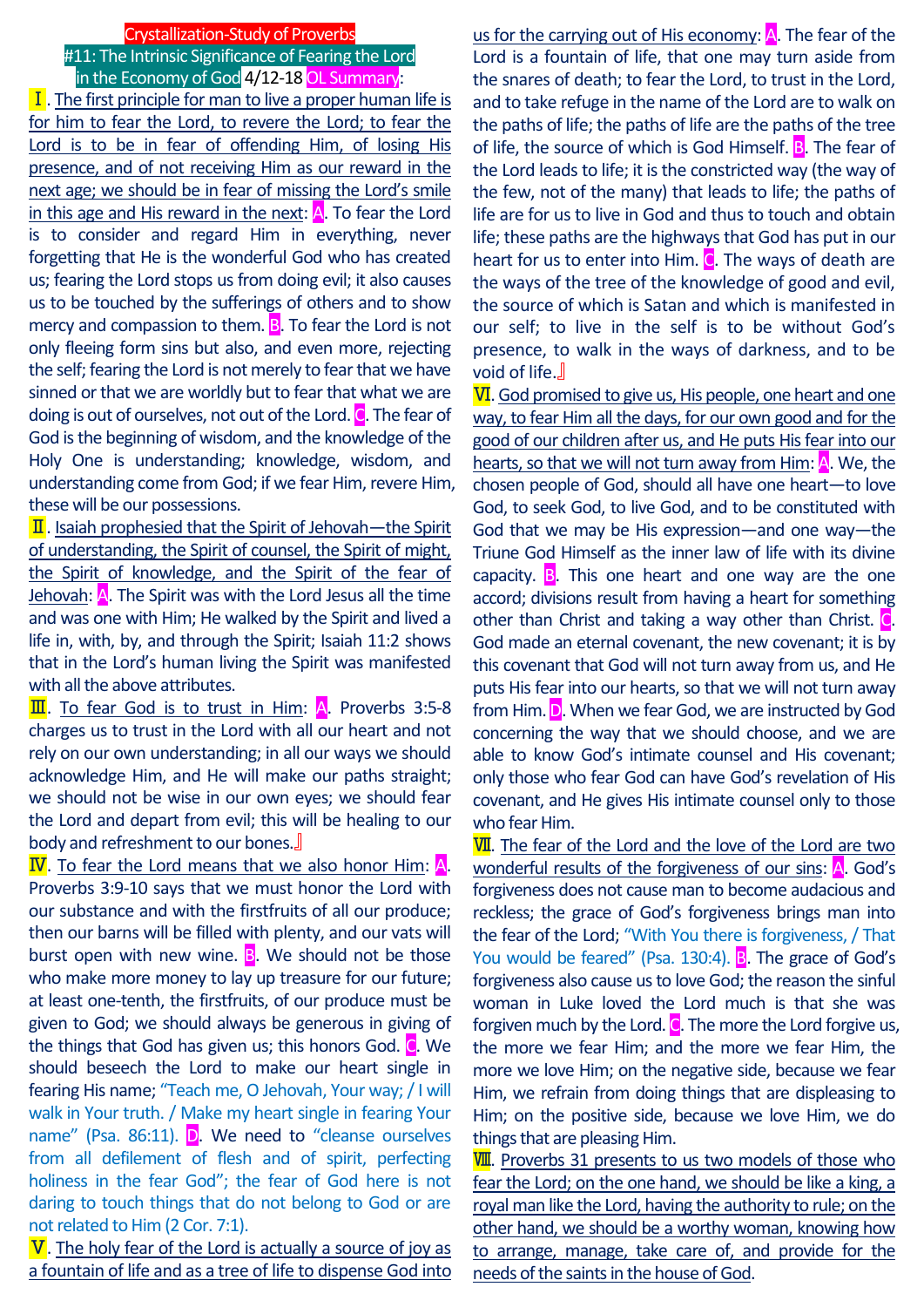# CP1:Apply the Spirit of reality to your daily living and have God- fearing living in God's economy

OL1: Isaiah prophesied that the Spirit of Jehovah—the Spirit of wisdom, the Spirit of understanding, the Spirit of counsel, the Spirit of might, the Spirit of knowledge, and the Spirit of the fear of Jehovah—would rest upon Christ. **OL2**: In His human living, Jesus was filled with the Spirit of the reverential, obedient fear of the Lord; He also delighted in the fear of the Lord; in His resurrection He is now the all-inclusive, bountifully supplying Spirit of Jesus Christ as the Spirit of the fear of Jehovah, who includes the indescribable human living and ministry of the Lord Jesus. No human being ever feared God as much as Jesus did; in carrying out God's New Testament ministry, the Lord Jesus told us that He never did anything out of Himself, He did not have His own work, He did not speak His own word, He did everything not by His own will, and He did not seek His own glory. Jesus lived a life in which He did everything in God, with God, and for God; God was in His living, and He was one with God; this is the reality in Jesus. OL3: We need to ask the Lord as the Spirit of reality to guide us into the reality of experiencing His life of submission and His life of obedience to the Father. Day by day we need to completely and absolutely open to the Father and ask Him to fill us with the resurrected Christ as the all-inclusive Spirit, which is also the Spirit of the fear of the Lord that includes the human living and ministry of the Lord Jesus. OL4: Proverbs 3:5-8 charges us to trust in the Lord with all our heart and not rely on our own understanding; in all our ways we should acknowledge Him, and He will make our paths straight; we should not be wise in our own eyes; we should fear the Lord and depart from evil; this will be healing to our body and refreshment to our bones. OL5: "Blessed is the man who trusts in Jehovah / And whose trust Jehovah is. / And he will be like a tree transplanted beside water, / Which sends out its roots by a stream, / And will not be afraid when heat comes; / For its leaves remain flourishing, / And it will not be anxious in the year of drought / And will not cease to bear fruit" (Jer. 17:7-8). According to God's economy, the one who trusts in God is like a tree planted by water, signifying God as the fountain of living waters. A tree grows beside a river by absorbing all the riches of the water; this is a picture of God's economy, which is carried out by His dispensing; in order to receive the divine dispensing, we as the trees must absorb God as the water. The riches of the supplying God dispensed into us as the trees constitute us with God's divinity and cause us to grow into God's measure; in this way we and God become one, having the same element, essence, constitution, and appearance. OL6: He who gives heed to the word will find good, and blessed is he who trusts in the Lord; the Lord will be our confidence, and He will keep our foot from being caught. OL7: Those who love God learn the fear of God by coming to the Lord in the Scriptures; we are commanded to cleave to and obey the Word of God as the evidence of our fear of God.

#### Application: Newly saved, Youth and College Students

Jesus had a Spirit to revere and to fear God in His human life. You may decide to live a God-fearing life, even if you try to imitate Jesus' life on the outside, you cannot do it. This exemplary person is now the life-giving Spirit, the Spirit of reality. John 16:13 But when He, the Spirit of reality, comes, He will guide you into all the reality. You should,  $(1)$  exercise your own spirit and pray,  $(2)$  call on the name of the Lord,  $(3)$  set your mind on the spirit, read the Word and pray,  $\left(4\right)$  open your heart and fellowship with the brothers and sisters who are leading you. And when you touch the Spirit of reality in the Word and in the Body, you will come to fear God naturally.

The vision of God's economy is for you to enjoy Christ, fear God, and build the church. This vision should be applied to your school life and more. For example, you got a good grade in school, or your boss praised you for doing a good job. At this point, the germs of pride begin to multiply inside, and you almost say, "I'm great!" In this situation, instead of saying "Oh, I'm great!" you should pray by saying, "Oh Lord Jesus, I'm nothing but sin!" And keep on calling "Oh Lord, oh Lord, oh Lord Jesus." Then, the effect of the cross inside the Spirit of reality will work, and the germs of pride will be killed. Furthermore, the Spirit of reality reveres and fears God, which permeates your soul. This is what it means to fear God and apply the Spirit of reality to your daily life.

Phil. 1:19 For I know that for me this (Paul's daily life in prison) will turn out to salvation through your petition and the bountiful supply of the Spirit of Jesus Christ. 20 According to my earnest expectation and hope that in nothing I will be put to shame, but with all boldness, as always, even now Christ will be magnified in my body, whether through life or through death.… 4:22 All the saints greet you, and especially those of Caesar's household. When Paul wrote the book of Philippians, his daily life was a life in prison. Even if your environment is not good, it may be better than Paul's. Even though Paul was separated from the saints, he lived out the Body life of Christ, rejoiced in the Lord, loved Christ and His church, and expressed Christ in a magnified way. He preached the gospel from his prison cell to those of Caesar's household, and some of them were saved. Paul is your pattern. Enjoy the Spirit of reality, fear God, love others, dispense Christ into others, and build the church in your daily school life, your daily work life, your daily family life, and your church life's gospel preaching and shepherding! Prayer: Oh, Lord Jesus, You were the one who was filled with the Spirit of fearing God, You have become the life-giving Spirit, and is now living inside me. I shall  $(1)$  exercise my spirit and pray,  $(2)$  call on the name of the Lord,  $(3)$  set my mind on the spirit and pray-read the Word,  $(4)$  open my heart and fellowship with the brothers and sisters who are leading me, and touch the Spirit of reality in the Word and in the Body. Let me enjoy the Spirit of reality, fear God, love others, dispense Christ into others, and build the church in my life!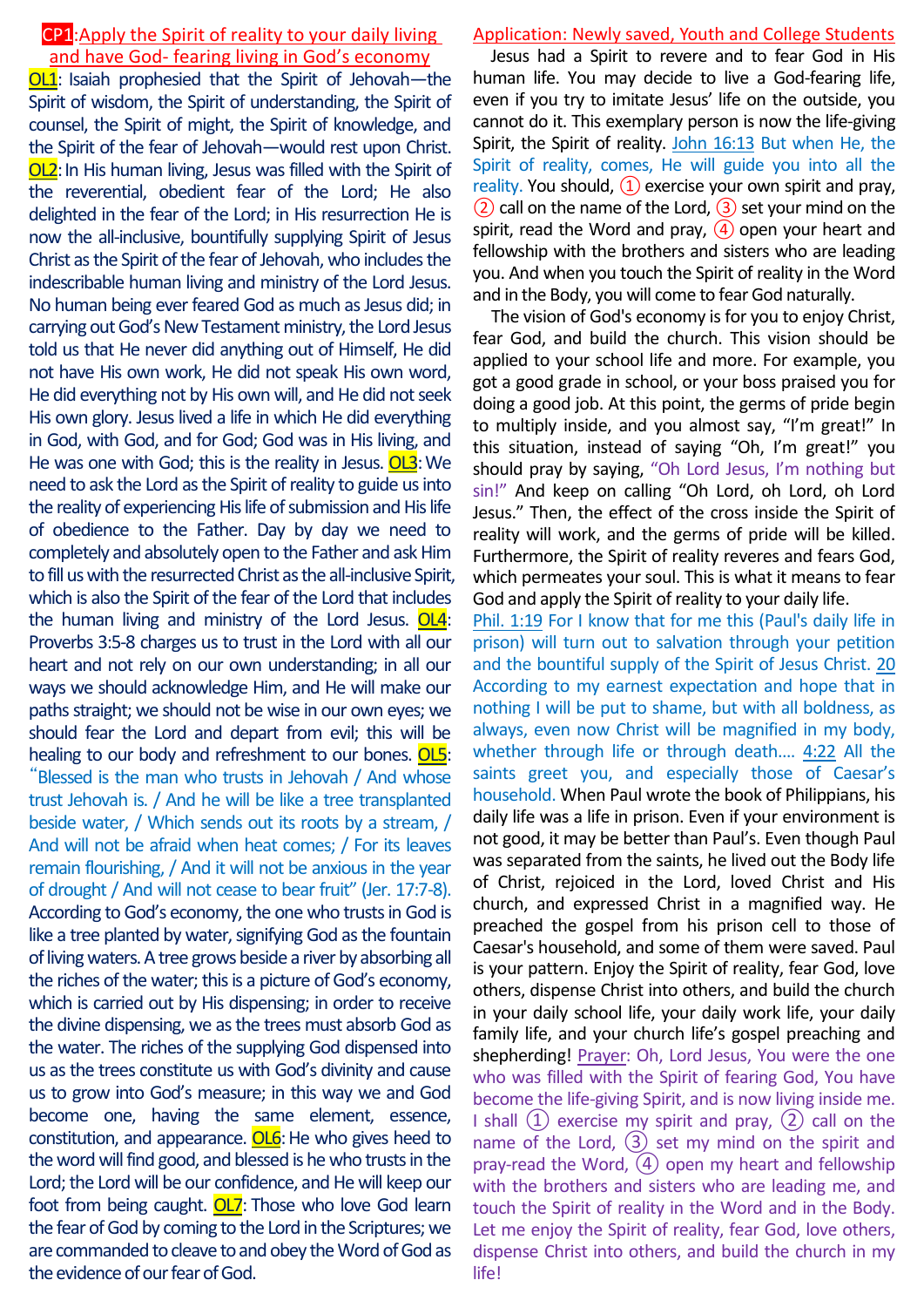# CP2:Manifest our fear and honor of the Lord by giving more than one tenth of our income

OL1: Proverbs 3:9-10 says that we must honor the Lord with our substance and with the firstfruits of all our produce; then our barns will be filled with plenty, and our vats will burst open with new wine. We should not be those who make more money to lay up treasure for our future; at least one-tenth, the firstfruits, of our produce must be given to God; we should always be generous in giving of the things that God has given us; this honors God. **OL2**: We should beseech the Lord to make our heart single in fearing His name; "Teach me, O Jehovah, Your way; / I will walk in Your truth. / Make my heart single in fearing Your name"—Psa. 86:11. OL3: To be in the fear of Christ is to fear offending Him as the Head; this involves our being subject to one another; we need to serve the Lord with fear; then we will love the Lord in order to rejoice in and enjoy the Lord.  $OL4$ : We all should have a proper fear of God because we believers in Christ will all appear before the judgment seat of Christ; at that time Christ will judge His believers at His coming back, not concerning their eternal salvation but concerning their dispensational reward. OL5: Fearing the Lord is a way to lengthen life; God loves, saves, protects, blesses, and provides for those who fear Him. OL6: The holy fear of the Lord is actually a source of joy as a fountain of life and as a tree of life to dispense God into us for the carrying out of His economy. The fear of the Lord is a fountain of life, that one may turn aside from the snares of death; to fear the Lord, to trust in the Lord, and to take refuge in the name of the Lord are to walk on the paths of life.  $OL7$ : The fear of the Lord leads to life; it is the constricted way (the way of the few, not of the many) that leads to life; the paths of life are for us to live in God and thus to touch and obtain life; these paths are the highways that God has put in our heart for us to enter into Him.

We thank the Lord that today He is judging us in the course of our life in order to give us new opportunities and new beginnings before His consummate judging. This is His mercy; otherwise, we would be condemned along with the world. In this process every judgment is a reminder and a deliverance. With each new beginning, God gives us fresh grace.

Application to business persons/ graduate students Prov. 3:9 Honor Jehovah with your substance and with the firstfruits of all your produce; 10 then your barns will be filled with plenty, and your vats will burst open with new wine.

Business persons should honor God by giving at least 10% of their income. Based on the increase of income, the percentage can be further increased. Malachi 3:10 Bring the whole tithe to the storehouse that there may be food in My house; and prove Me, if you will, by this, says Jehovah of hosts, whether I will open to you the windows of heaven and pour out blessing for you until there is no room for it.

Excerpt from Life Lessons vol.2 "The offering of

material riches": From the time that man developed a problem with God because of the fall and left the position where he took God as everything, material riches have become a critical matter in the life of fallen man. In his fallen condition, man fell into the darkness of acknowledging only material riches and not God, of trusting only in material riches and not in God, and even of serving material riches, taking material riches as God, and allowing material riches to replace God. God's enemy, Satan the Devil, exploited the fallen condition of men to come in and deceive men to worship idols, such as the god of wealth, for riches and gain. By being behind these idols, he supplants men's worship and service that are due God. For this reason, the Lord Jesus told us that one "cannot serve God and mammon" (Matt. 6:24).

However, we have received God's mercy and the Lord's salvation, which delivered us from the authority of Satan and turned us to God. After we have received God's salvation in this way, we are confronted with an issue in our practical living, that is, what we should do with material riches that Satan used in time past to delude us and all the world.

①1 Tim. 6:17 "Nor to set their hope on the uncertainty of riches, but on God who affords us all things richly for our enjoyment". This word exposes Satan's plot to delude men, showing us that all the material things and enjoyment in our living apparently come from the uncertain riches, but they actually come from God's giving. They are supplied to us from God's rich giving. Hence, we must not set our hope on deceitful and uncertain material riches, but on the very God who gives us all things for our enjoyment.

②2 Cor. 9:10 "Now He who bountifully supplies seed to the sower". The Bible regards the offering of material riches as sowing. The seed is supplied by God and comes from God. This reveals that the material riches which the believers offer to God come originally from God and are given by God.

At the Olympic trials this month, swimmer Ms. Ikee was selected after returning from leukemia. Her coach was amazed at her concentration. She had previously testified that she wanted to overcome the ordeal of leukemia, thinking that "there is no trial you cannot overcome, using "God is faithful, who will not allow that you be tempted beyond what you are able (I Corinthians 10:13)". There will be trials and temptations when business persons try to honor God, but overcome them in the Lord.

Prayer: Oh Lord Jesus, giving material riches is to honor the Lord. Malachi says to give at least 10% of our income. I love God and I serve God and not loving mammon by loving the riches. I do not set my hope on the uncertainty of riches, but on God who affords me all things richly for our enjoyment. I honor the Lord by giving material riches. Amen!